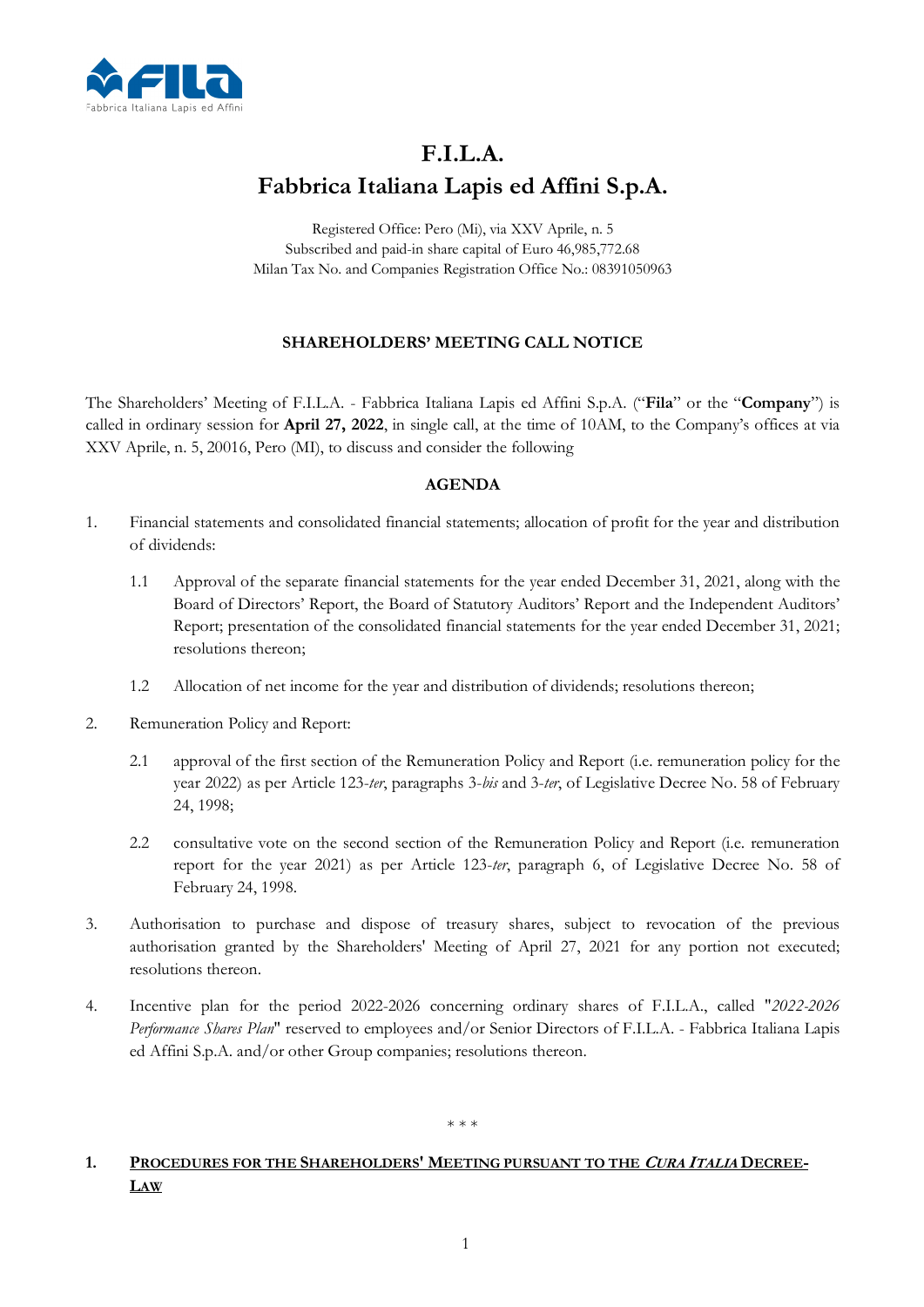

The Company has decided to utilise the option under Article 106, paragraph 4, of Decree-Law No. 18 of March 17, 2020 on "*Measures to strengthen the National Health Service and economic support for families, workers and businesses related to the COVID-19 epidemiological emergency*", converted into law with amendments by Law No. 27 of April 24, 2020 (the "**Cura Italia DL**"), whose application was most recently extended by Decree-Law No. 228 of December 30, 2021 converted into law with amendments by Law No. 15 of February 25, 2022. In particular, as per Article 106, paragraph 4 of the "*Cura Italia* Decree-Law"", participation at the Shareholders' Meeting by persons so entitled is exclusively by granting proxy (or sub-delegation) to the representative designated by the Company pursuant to Article 135-*undecies* of Legislative Decree No. 58 of February 24, 1998 (the "**CFA**") - Società per Amministrazioni Fiduciarie Spafid S.p.A., with registered office in Milan, (the "**Appointed Representative**" or "**Spafid**") according to the methods below in the Paragraph "*Representation at the Shareholders' Meeting*", as the physical participation of individual shareholders is not permitted. Moreover, the Appointed Representative may also be granted proxies or sub-delegations pursuant to Article 135-*novies* of the CFA, as an exception to Article 135 *undecies*, paragraph 4 of the CFA, with the methods detailed below in the paragraph "*Representation at the Shareholders' Meeting*".

It should be noted that, without prejudice to that stated above concerning the possibility for those who have the right to vote to intervene exclusively through the Appointed Representative, the Directors, the Statutory Auditors, the secretary of the meeting, the notary, the Appointed Representative, the representatives of the independent audit firm, as well as the other parties whose participation at the Meeting is requested, may also take part in the meeting by means of telecommunications which ensure their identification, without it being necessary for the Chairperson, the secretary and the notary to be in the same place. The instructions for participation in the Shareholders' Meeting by means of telecommunications will be communicated by the Company, to the Directors and Statutory Auditors and to other persons entitled to attend, other than those who have the right to vote.

Given the procedures for holding the Shareholders' Meeting, it shall be deemed to be duly called and held at the Company's registered office in Via XXV Aprile, 5, 20016, Pero (MI).

Any changes will be promptly disclosed in the same manner as for the publication of the notice/or and in any case through the information channels provided for by the applicable regulations.

## **2. INFORMATION ON THE SHARE CAPITAL**

At the publication date of this call notice, the share capital of FILA amounts to Euro 46,985,772.68, comprising 51,058,297 shares, of which 42,976,441 ordinary shares and 8,081,856 special B shares, all without nominal value. Each ordinary share assigns the right to 1 (one) vote at the Shareholders' Meeting, while each B share assigns the right to 3 (three) votes at the Shareholders' Meeting.

As of the date of this call notice, the Company holds 51,500 treasury shares.

## **3. RIGHT TO ATTEND AND VOTE AT THE SHAREHOLDERS' MEETING**

Those entitled to attend the Shareholders' Meeting and exercise their voting right, exclusively by conferring a specific proxy (or sub-delegation) to the Appointed Representative, are those in whose favour the Company has received a specific communication from an intermediary authorised to keep accounts in accordance with the law, on the basis of the accounting records relating to the end of the accounting day of the 7th (seventh) open market day (i.e. **April 14, 2022**) preceding the date of the Shareholders' Meeting (the "record date"), in compliance with the provisions of Article 83-*sexies* of the CFA and Article 10 of Fila's By-Laws (the "**By-Laws**"). The communication of the appointed intermediary must be received by the Company by the end of the 3<sup>rd</sup> (third) business day before the date set for the Shareholders' Meeting (i.e. by **April 22, 2022**). The right to attend and vote, exclusively through the Appointed Representative, at the Shareholders' Meeting remains valid if the communication is sent to the Company outside the aforementioned time period, although by the beginning of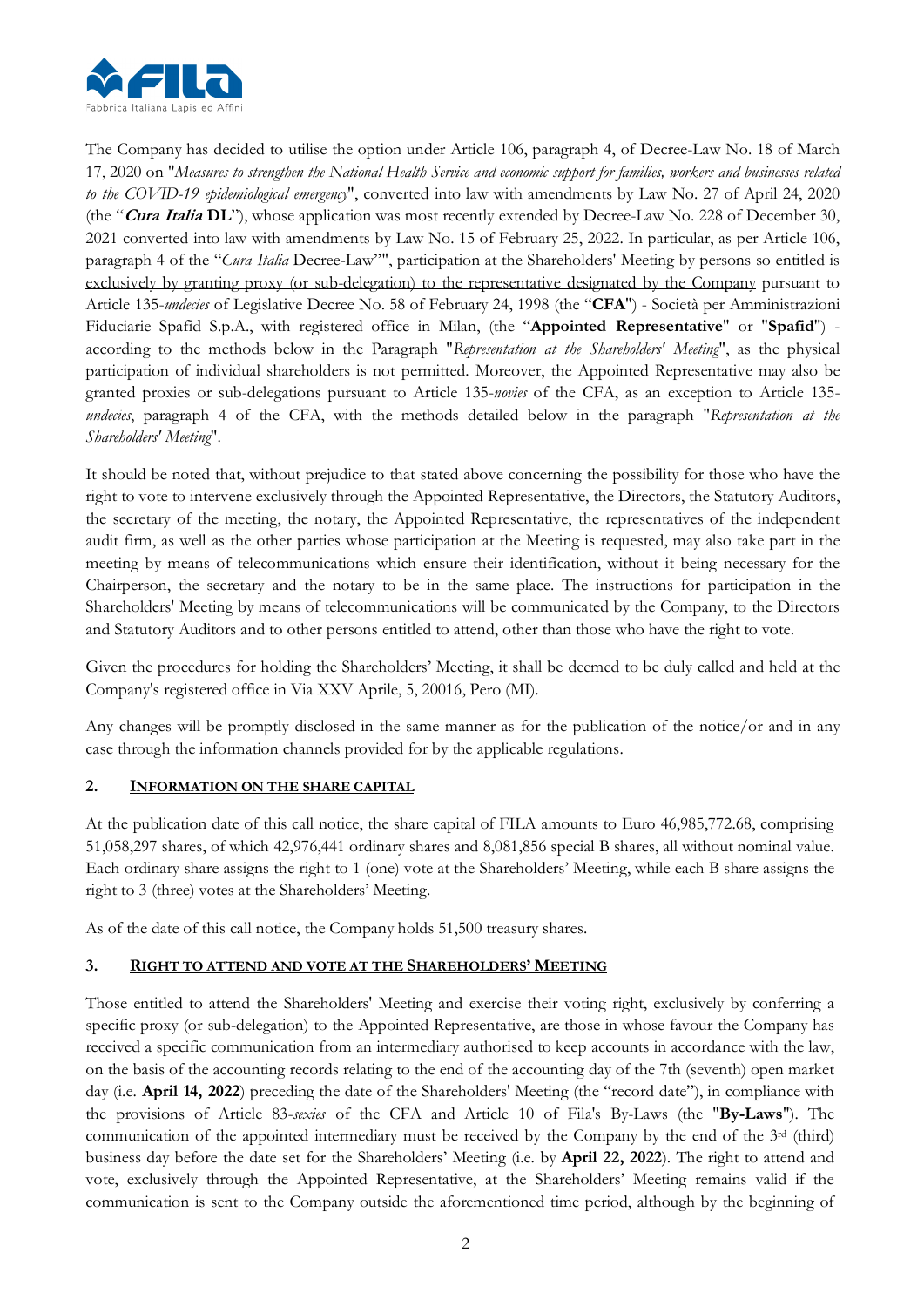

#### the Shareholders' Meeting.

Debits and credits to the relevant accounts subsequent to the record date do not affect the right to vote at the Shareholders' Meeting. Therefore, those who will hold the Company's shares only after that date will not be entitled to attend and vote at the Meeting and will not be able to grant proxy (or sub-delegation) to the Appointed Representative; in this case, if the shares are registered in the account before the opening of the meeting, they will be considered as not having taken part in the approval of motions, pursuant to Article 127-*bis*, paragraph 2 of the CFA.

Communication to Fila as above is carried out by the appointed intermediary on the request of those with voting rights. Holders of voting rights are requested to give instructions to the authorised intermediary who keeps the relevant accounts, so that the aforesaid communication is made to the Company. The Company is not responsible for any notice required by the authorised intermediary or for any financial charges for the fulfilment of the obligations pertaining to the latter.

Please note that it is not possible to vote electronically and/or by post.

### **4. REPRESENTATION AT THE SHAREHOLDERS' MEETING**

As per Article 106, paragraph 4 of the *Cura Italia* Decree-Law, the Company has availed of the possibility to provide that participation at the Shareholders' Meeting is allowed exclusively by means of representation, in particular by freely granting proxy to the Appointed Representative, i.e. Spafid.

The proxy may be conferred, in the manner described below, alternatively pursuant to:

- (i) Article 135-*novies* of the CFA, by means of the "ordinary proxy (or sub-delegation) form"; or
- (ii) Article 135-*undecies* of the CFA, by means of the "proxy form for the Appointed Representative".

For any clarifications concerning the conferment of proxy to the Appointed Representative (and in particular with regard to the filling out of the proxy form and the voting instructions and their communication), Spafid may be contacted at *confidential@spafid.it* or at the following phone numbers (+39) 0280687.319 and (+39) 0280687.335 (business days between 9AM and 5PM).

## **4.1 Ordinary proxy (or sub-delegation) pursuant to Article 135-novies of the CFA**

Each person entitled to attend and exercise voting rights may be represented at the Meeting by the Appointed Representative by means of proxy (or sub-delegation) granted pursuant to Article 135-*novies* of the CFA and Article 10.3 of the By-Laws, without any expenses except for transmission costs.

The proxy must be given using the proxy and/or sub-delegation form available on the Company's *website* at *www.filagroup.it*, "*Governance* - *Documents* - *Shareholders' Meetings " ("Ordinary proxy/sub-delegation form*") section. The proxy and/or sub-delegation to the Appointed Representative must contain voting instructions on all or some of the proposals relating to the matters on the Agenda; the Appointed Representative shall not cast any vote at the Meeting in relation to those proposals for which he/she has not received precise voting instructions.

The proxy and/or sub-delegation must be sent to the Appointed Representative, together with a copy of the currently valid identity document of the principal and, in the case of a legal entity, a copy of an identity document of the *pro tempore* legal representative, or of another party with suitable powers, together with documentation proving the company's powers (copy of Chamber of Commerce certificate or similar), by one of the following alternative methods:

(i) sending of an electronically reproduced copy (PDF) to the certified e-mail address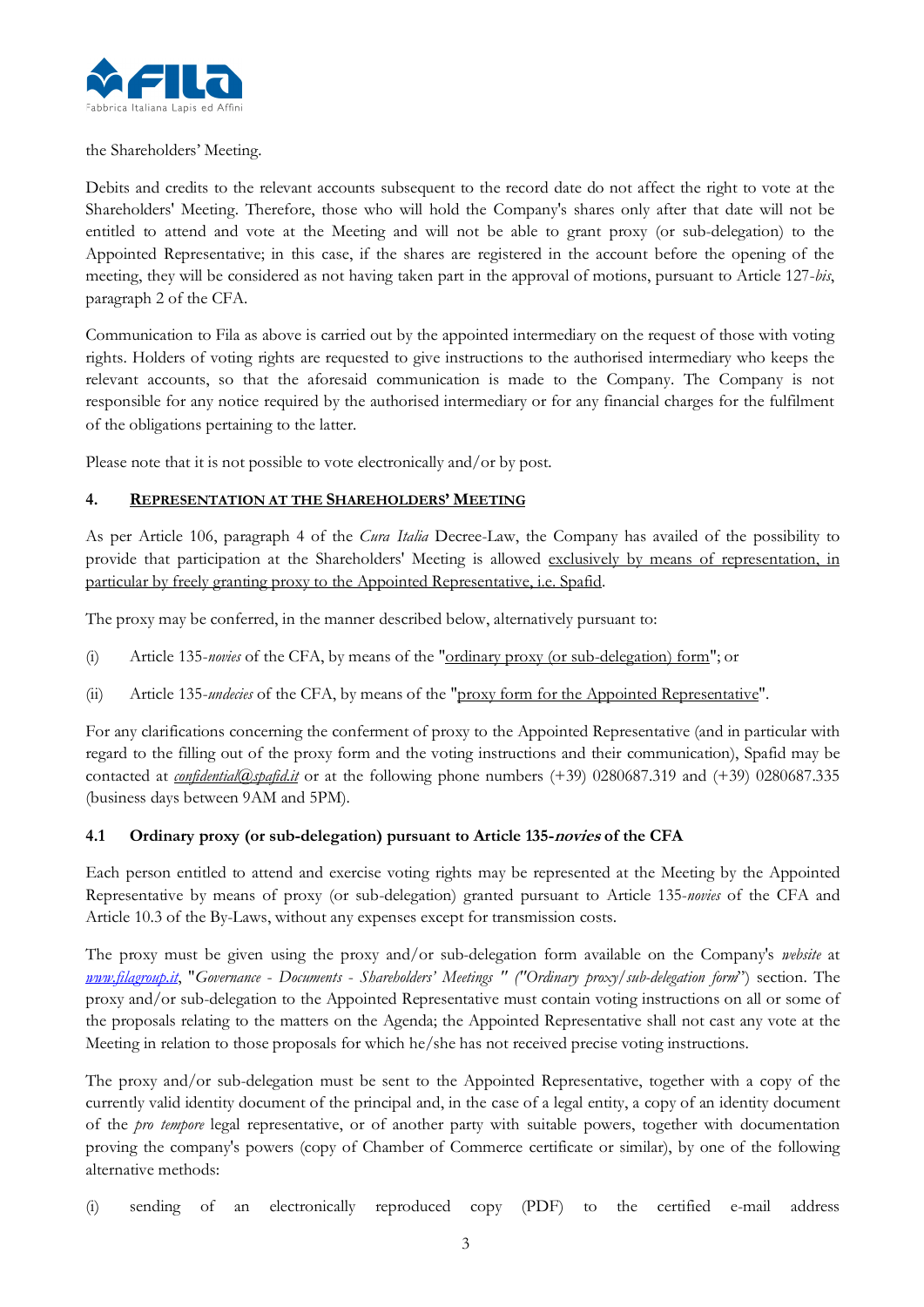

*assemblee2022@pec.spafid.it* (subject *"Proxy for Fila 2022 Shareholders' Meeting"*) from a certified email address (or, alternatively, by ordinary email, in which case the proxy (or sub-delegation) with the voting instructions must be signed with a qualified electronic or digital signature);

(ii) sending of an original copy, by courier or registered mail, to the address Spafid S.p.A., Foro Buonaparte n. 10, Milan 20121 (Ref. *"Proxy for Fila 2022 Shareholders' Meeting*"), with sending in advance of an electronically reproduced copy (PDF) by ordinary e-mail to the following address *assemblee2022@pec.spafid.it* (with the subject "*"Proxy for Fila 2022 Shareholders' Meeting"*).

In order to allow the Company and the Appointed Representative to receive and verify the proxies (or subdelegations) in advance of the beginning of the Meeting, it is recommended that the entitled parties to send their proxies (or sub-delegations) by 6PM on **April 26, 2022**; it being understood that the Appointed Representative may accept proxies and/or sub-delegations and/or voting instructions also after the above-mentioned deadline, provided that such arrive before the beginning of the meeting's business.

The proxy (or sub-delegation) and/or the related voting instructions can be revoked within the same deadline mentioned above, according to the same procedures used for their conferral.

## **4.2 Proxy to the Appointed Representative as per Article 135-undecies of the CFA**

The proxy, together with the voting instructions, can also be given - without any cost for the principal except for the transmission costs - to Spafid, in its capacity as Appointed Representative of the Company as per Article 135 *undecies* of the CFA and Article 10.4 of the By-Laws.

The proxy to the Appointed Representative must be given using the specific proxy form, available on the Company's website at the address *www.filagroup.it* "*Governance* - *Documents* - *Shareholders' Meetings*" section ("*Proxy/sub-delegation form to the Designated Representative*").

The proxy to the Appointed Representative must contain voting instructions on all or some of the proposals relating to the matters on the Agenda. A proxy to the Appointed Representative shall be effective only with respect to proposed motions for which the principal has given voting instructions. The shares of the Company in relation to which proxy is conferred, also partially, are included in relation to the proper constitution of the Shareholders' Meeting. In relation to the proposals for which no voting instructions have been conferred, the shares of the Company are not however included for the calculation of the necessary majority and of the share capital percentage required to approve the motions.

The proxy form for the Appointed Representative with the related voting instructions must be received by the Appointed Representative by the end of the 2nd (second) trading day prior to the date of the first call of the Shareholders' Meeting (i.e. by 11:59PM on **April 25, 2022**), together with a copy of a valid identity document of the principal and, in case of a legal person, a copy of an identity document of the *pro tempore* legal representative, or of another party with appropriate powers, together with documentation proving the corporate powers (copy of a Chamber of Commerce certificate or similar). The proxy must be delivered to the Appointed Representative by one of the following alternative methods:

- (i) sending of an electronically reproduced copy (PDF) to the certified e-mail address *assemblee2022@pec.spafid.it* (subject *"Proxy for Fila 2022 Shareholders' Meeting"*) from your own certified email address (or, alternatively, by ordinary email, in which case the proxy with the voting instructions must be signed with a qualified electronic or digital signature);
- (ii) sending of an original copy, by courier or registered mail, to the address Spafid S.p.A., Foro Buonaparte n. 10, Milan 20121 (Ref. *"Proxy for Fila 2022 Shareholders' Meeting*"), with sending in advance of an electronically reproduced copy (PDF) by ordinary e-mail to the following address *assemblee2022@pec.spafid.it* (with the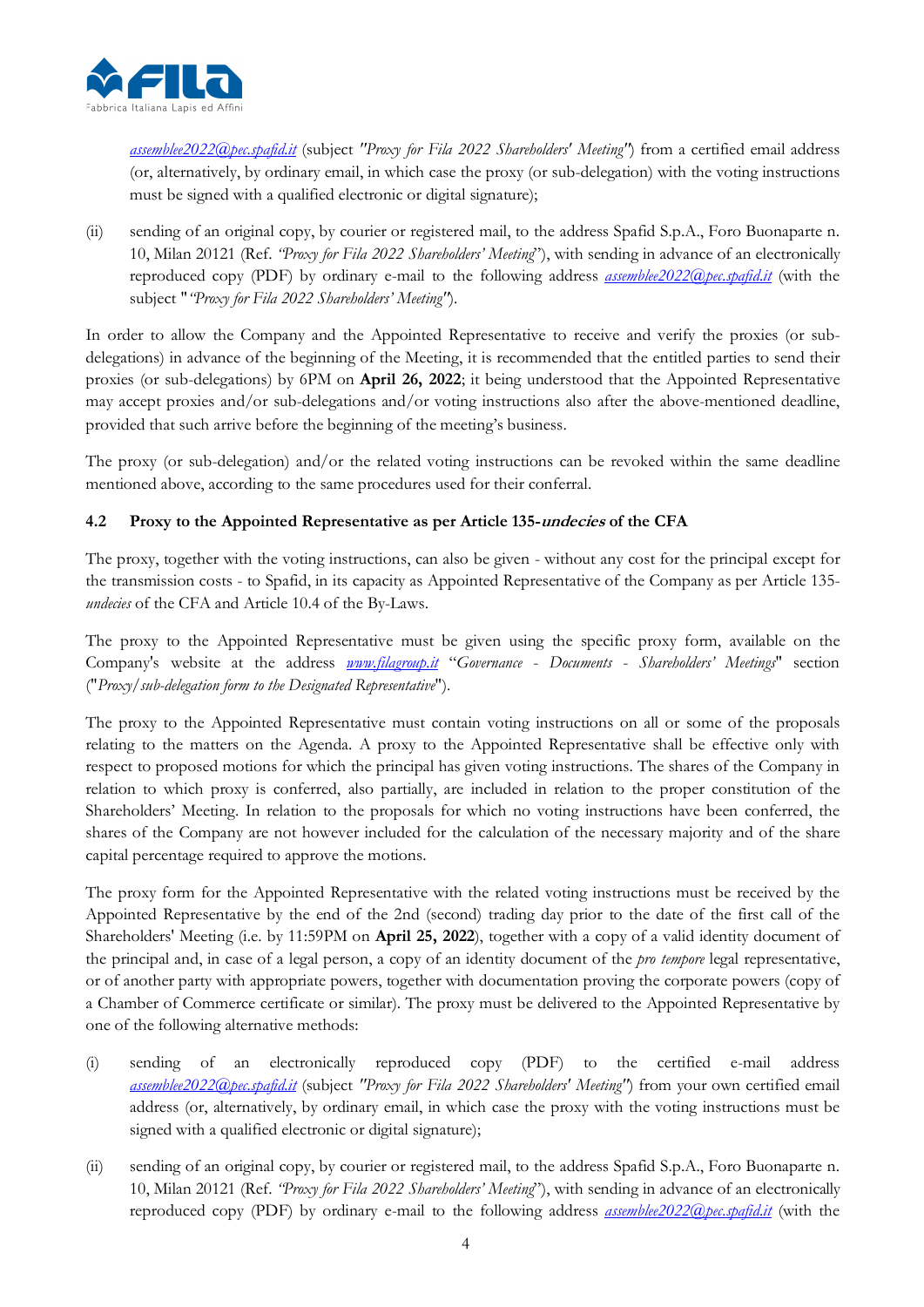

subject "*"Proxy for Fila 2022 Shareholders' Meeting"*).

The proxy to the Appointed Representative and the voting instructions are revocable by the same deadline as above (i.e. by 11:59PM on **April 25, 2022**) in the same manner used for their conferral.

## **5. RIGHT OF SHAREHOLDERS TO SUBMIT QUESTIONS REGARDING MATTERS ON THE AGENDA**

In accordance with Article 127-*ter* of the CFA, those with the right to vote may submit questions regarding the matters on the Agenda, also before the Shareholders' Meeting. Applications must be received within 7 (seven) open market days prior to the date of the Meeting (the "record date" i.e., by **April 14, 2022**). The Company does not guarantee a response to questions received after this deadline.

Questions may be submitted: (i) by registered letter with return receipt, to be sent to the registered office of Fila in via XXV Aprile n. 5; Pero (MI) - 20016, or (ii) by certified email to the address "*amministrazione@pec.fila.it*".

Those who declare ownership of shares at the question presentation date have the right to obtain a response. For this purpose, a certificate issued by the custodian intermediary must be produced, even after the submission of the application, provided that it is issued by the 3rd (third) day after the record date (i.e. by **April 17, 2022**), and effective until said date, certifying the ownership of the shares by the applicant. It is however not necessary where the intermediary has sent to the Company the communication for attendance at the Shareholders' Meeting. In case the shareholder has asked his/her filing intermediary for the communication of legitimacy to attend the Meeting, it will be sufficient to indicate in the request the references of such communication that may have been issued by the qualified intermediary.

Only questions relating to matters on the Agenda will be taken into consideration. In order to facilitate the organisation of the answers, it is requested that the questions contain the reference to the page number of the relevant Illustrative Report of the Board of Directors on the items on the Agenda or a differing document made available for the Meeting. The Company may provide a single reply to questions with the same subject matter.

The questions received by the above deadline will be answered by **April 22, 2022**, after having verified their relevance and the legitimacy of the applicant, by means of publication in the section of the Company's website at the address *www.filagroup.it* "*Governance* - *Documents* - *Shareholders' Meetings*" section. The Company decided to bring forward the deadline for providing the answer, compared to the provisions of Article 127-*ter*, paragraph 1-*bis*, of the CFA, in order to allow the shareholders to make an informed choice for the purpose of voting instructions to the Appointed Representative in due time.

## **6. SUPPLEMENTATION TO THE AGENDA OF THE SHAREHOLDERS' MEETING AND PROPOSALS ON MATTERS FROM SHAREHOLDERS HOLDING AT LEAST 2.5% OF THE SHARE CAPITAL**

In compliance with the Article 126-*bis* of the CFA, the shareholders who, also jointly, represent at least 2.5% (one fortieth) of the share capital may request within 10 (ten) days from the publication of this call notice (i.e. by **April 7, 2022)**, to add to the list of matters to be discussed, or to submit proposals for motions on matters already on the Agenda, indicating in the request the additional matters proposed and/or the proposed motions.

Pursuant to Article 126-*bis*, paragraph 3 of the CFA, the addition of the matters to the Agenda is not permitted for those matters on which the Shareholders' Meeting passes motions, as prescribed by law, by Board of Directors proposal or in relation to a project or report prepared by the Board, other than that set out in Article 125-*ter*, paragraph 1 of the CFA.

The question must be submitted in writing and sent (i) by registered letter with confirmation of receipt addressed to the registered office of Fila in via XXV Aprile n. 5; Pero (MI) - 20016, or (ii) by certified e-mail to the address "*amministrazione@pec.fila.it*", together with the certificates issued by the authorised intermediary(ies) in compliance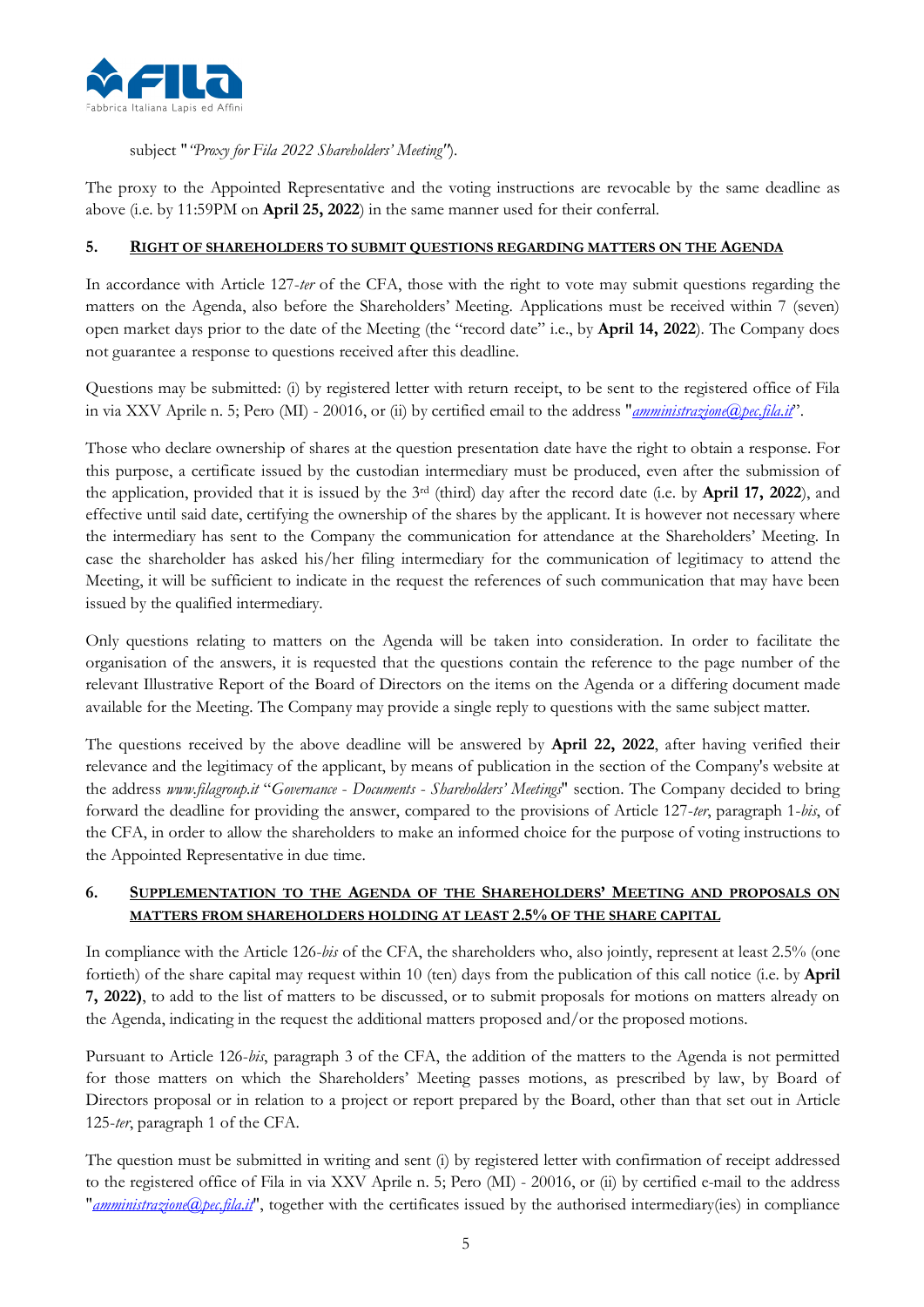

with their accounting records, certifying possession of at least 2.5% of the share capital. Within this term (i.e. by **April 7, 2022)** and according to the same procedures, the applicant shall send to the Board of Directors of the Company a report on the issues they propose to be covered and/or containing the explanation and the reasons for the submission of further motion proposals on issues already on the Agenda.

Supplementations admitted by the Board of Directors or the presentation of further proposals for motions on items already on the Agenda will be communicated fifteen days before the date set for the Shareholders' Meeting (i.e. by **April 12, 2022**), according to the same legal terms set out for the call notice. At the same time as publication of the supplementation notice or of the presentation, in the same manner established for the documentation relating to the Shareholders' Meeting, the report prepared by requesting shareholders, accompanied by any evaluations of the administrative body, will be made available to the public.

## **7. PRESENTATION OF NEW PROPOSALS BY THE HOLDERS OF VOTING RIGHTS (PURSUANT TO ARTICLE 126-BIS, PARAGRAPH 1, PENULTIMATE SECTION OF THE CFA)**

Given that participation in the Shareholders' Meeting is permitted exclusively through the Appointed Representative, for the sole purpose of this Shareholders' Meeting and taking into account the extraordinary circumstances and measures related to the COVID-19 pandemic, those who have the right to vote may individually submit to the Company proposals for motions on the items on the Agenda - pursuant to Article 126 *bis*, paragraph 1, penultimate section, of the CFA - well in advance and, in any case, by **April 11, 2022**.

The aforementioned proposals, which shall be clearly and completely worded, shall be submitted in writing, referencing "*Motion proposals pursuant to Article 126-*bis*, paragraph 1, penultimate section of the CFA*", together with the information that enables identification of the person submitting them, as well as the information concerning the ownership of shares (by means of a specific certification issued by the intermediary) and of the related voting right, and shall be sent to the Company by the aforementioned deadline (i.e. by **April 11, 2022**) by means of a certified e-mail to the address "*amministrazione@pec.fila.it*".

The motion proposals received by the Company will be published on the Company's website at the address *www.filagroup.it* "*Governance* - *Documents* - *Shareholders' Meetings"* section, so that the holders of voting rights may examine them for the purpose of granting proxies and related voting instructions to the Appointed Representative.

For the purposes of the above, the Company reserves the right to verify the relevance of the proposals regarding items on the Agenda, their completeness and compliance with applicable regulations, as well as the legitimacy of the proposers.

## **8. DOCUMENTATION**

Documentation regarding the matters on the Agenda will be made available to the public in accordance with law at the registered office of the Company in Via XXV Aprile, No. 5; Pero (MI) - 20016, on the authorised storage mechanism "eMarket STORAGE" at *www.emarketstorage.com,* and on the Company website *www.filagroup.it* in the "*Governance - Documents - Shareholders' Meetings*" section.

The shareholders have the right to obtain a copy, at their own expense, of this documentation, by sending a request to the Company at *amministrazione*@pec.fila.it.

\* \* \*